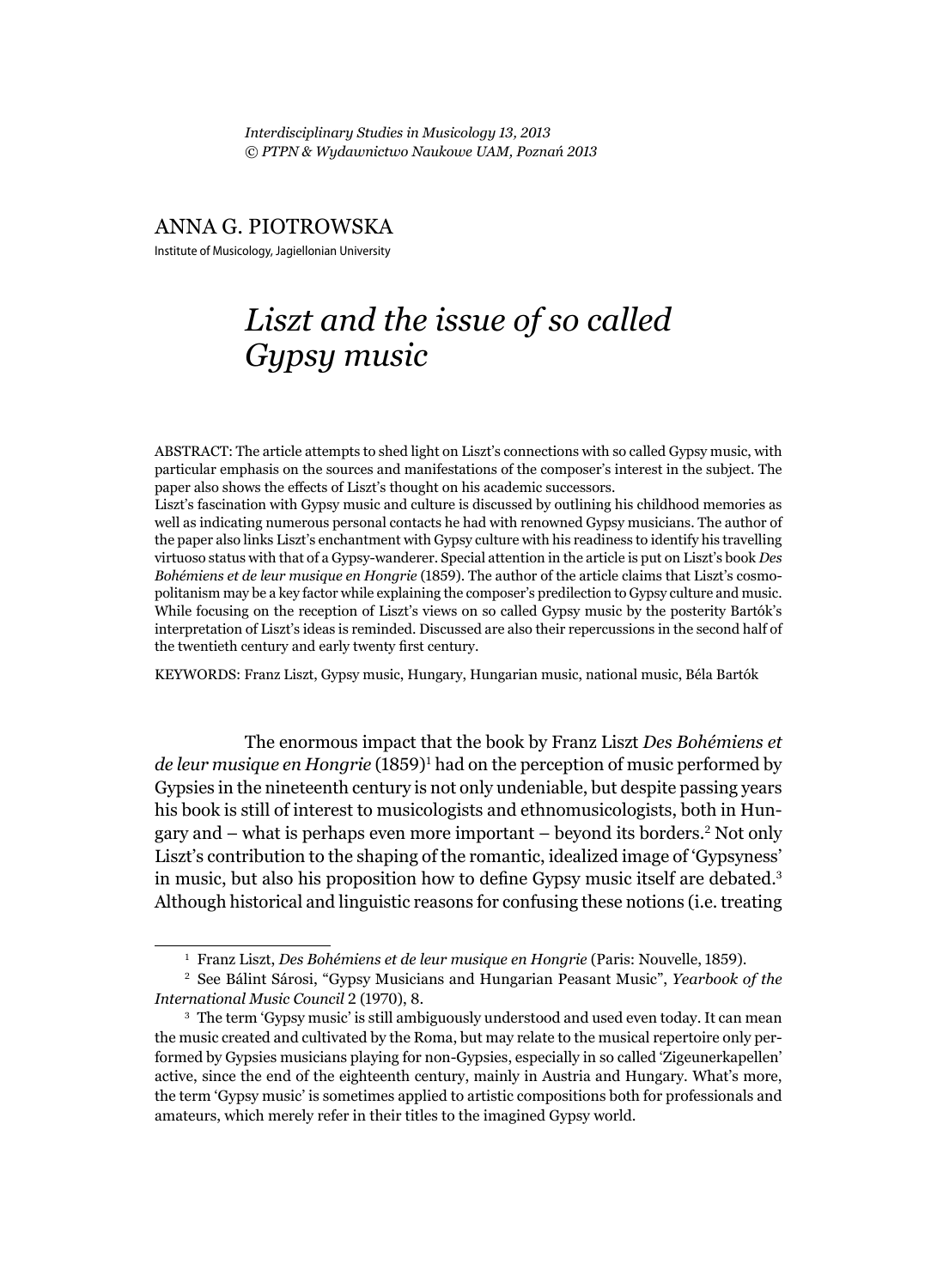the terms 'Hungarian music' and 'Gypsy music' almost synonymously) had roots predating the book by Liszt, they became internationally discussed as a result of the volume's first edition. Liszt's reputation as a splendid virtuoso and composer contributed to the popularity of his book and views contained therein. The importance of Liszt's writing lied in bringing to the public attention the music cultivated by Gypsies notwithstanding the fact that the text was not free from factual errors, simplifications and sweeping statements. Its far-reaching repercussions can be still witnessed today, sometimes overshadowing even the results of the work by Hungarian researchers trying – since the nineteenth century – to grasp holistically the phenomenon of the music performed by Gypsies in Hungary.

In this article an attempt to shed some light on Liszt's connections with so called Gypsy music is undertaken, with particular emphasis on the sources and manifestations of his interest in the subject. It also aims at showing the effects of Liszt's thought on his academic successors.

### 1. Liszt's fascination with Gypsy music and culture: origins and manifestations

### a. Childhood memories

Liszt's fascination with music performed by Gypsies (which he himself called Gypsy music) can be dated back to his childhood time spent on Hungarian territories. As a young boy he often listened to popular there bands called 'Zigeunerkapellen': before leaving to Vienna as a young boy he had the opportunity to hear one of the most famous Gypsy violin virtuoso of that time, highly acclaimed János Bihari. Several years later Liszt compared his playing to drops of nectar seeping into the ears of listeners. The long lasting impression the meeting made on him was described by Liszt in his book *Des Bohémiens et leur musique*. 4

b. Personal contacts with Gypsy musicians

Liszt's personal encounters with other Gypsy musicians were also quite numerous. For example, during his stay in Hungary in 1839 he participated in glamorous outdoor balls, usually accompanied by Gypsy bands. While writing – in a highly emotional manner – about his visit to the place of birth, the composer mentioned in one of his letters to the Countess Marie d'Agoult the ball during which he asked musicians (most probably Gypsies) to play waltzes for him.<sup>5</sup>

<sup>4</sup> Liszt, *Des Bohémiens*, 471: "Nous n'étions déjà plus si enfant quand, en 1822, nous entendîmes ce grand homme entre les virtuoses bohémiens, pour n'avoir pas été frappé et impressionné par lui au point de garder fidèle souvenance de ses inspirations".

<sup>5</sup> Stanisław Szenic, *Franciszek Liszt* (Warszawa: Państwowy Instytut Wydawniczy, 1969), 134.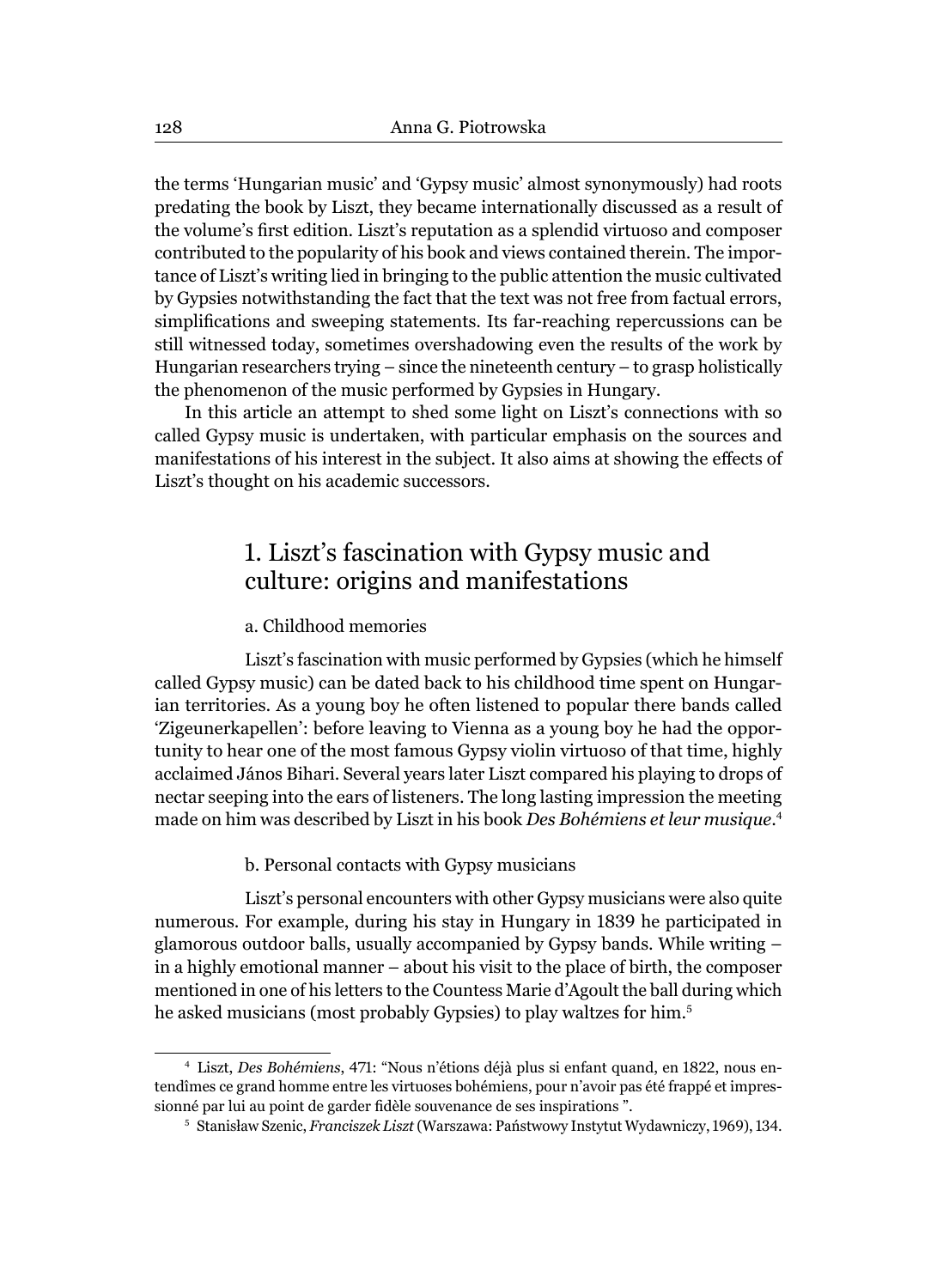The composer actively sought opportunities to meet Gypsy musicians, hankering after listening to music performed by them. For example during his stay in Russia, he went on trips outside Moscow in order to get acquainted with music by Gypsies staying in camps around the city. According to an anecdote, during one of these escapades the virtuoso listened so intently to choral songs by Russian Gypsies that he had lost track of time and was even late for his own concert. Later that night – still under the spell of the music he had succumbed to – Liszt improvised on the themes he had heard, what was greeted as a 'lovely surprise'.<sup>6</sup>

Furthermore, in order to honor Liszt's arrival in St. Petersburg a Russian composer Michail Glinka threw a party in so called Gypsy style. After a private concert and a sumptuous meal, the guests were asked to move to the living room which was turned for that occasion into a forest with huge amount of firs, with a real glowing fire, etc. The scenery was supposed to remind the authentic Gypsy camp, and in order to make the whole situation even more real a choir of Gypsies was also invited.

In the next decade, in 1850s, Liszt continued his contacts with Gypsy musicians, not only writing about these meetings but also expressing his anxiety accompanying him while awaiting them ('Then quick to the Gypsies, as I did yesterday'7). Liszt was clearly fascinated with the mastery of Gypsy musicians, especially those coming from the territories of the Habsburg empire. For example he dearly admired a dulcimer virtuoso – Pál Pinter<sup>s</sup> as well as was stunned by the virtuosity of Lautaru Barbu – the legendary nineteenth century Romanian Gypsy violinist, renowned for his incredible ability to play by ear repeating immediately the most complicated tunes.<sup>9</sup>

#### c. Enchantment with Gypsy culture

Succumbing to the charm of Gypsy culture Liszt showed his fascination with it not only in the realm of his own music, but also in others, 'down to the earth' areas of his life. For example, as a legend has it, the generally admired luxury travel carriage Liszt owned, which served as a lounge during the day and at night as a bedroom, was modeled after a glamorous Gypsy wagon.<sup>10</sup>

Liszt also served as a guardian and patron for a young Gypsy musician Jozsy ('Josi') Sarai. Composer took into custody a twelve-year boy sent to him by Count Sándor Teleky since the child was displaying considerable musical talent. Despite financial investments in the education of the youngster, his progress (or rather

<sup>6</sup> Ibid. 180.

<sup>7</sup> Franz Liszt, *Briefe*, ed. La Mara, vol. 4 (Leipzig: Breitkopf&Härtel, 1893-1905), 316.

<sup>8</sup> Dezsö Legány, *Ferenc Liszt and His Country 1869-1873* (Budapest: Corvina, 1976), 204.

<sup>9</sup> See Constantin Noica, *The Cantemir Model in Our Culture, or Memo to the One-Above Regarding the Situation of the Spirit in the Three Romanian Provinces* (Bucharest: Editura Athena, 1995), 49-51.

<sup>10</sup> Szenic, *Franciszek Liszt*, 181.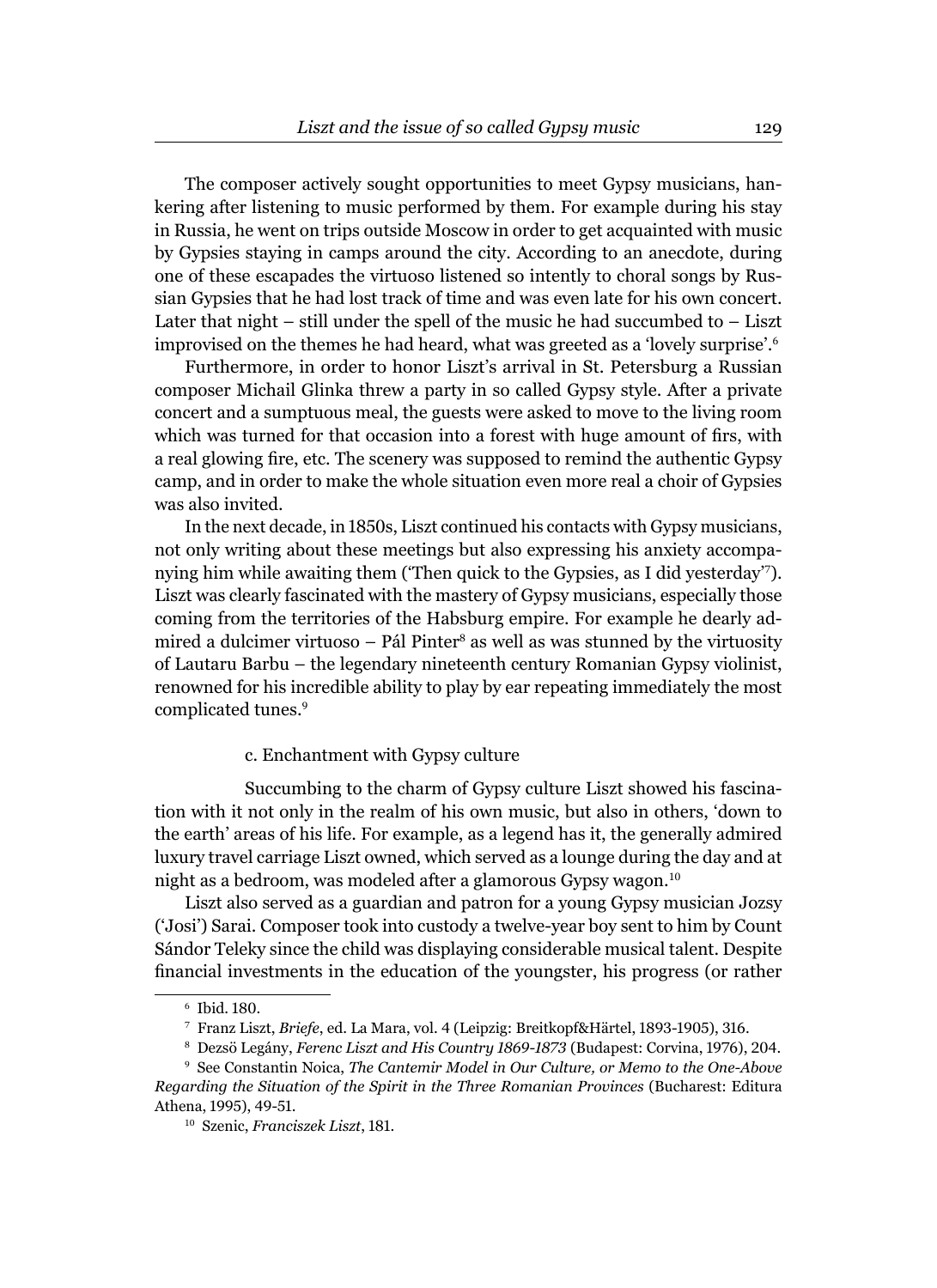its lack) disappointed Liszt, who left him in care of the boy's own brother – also a Gypsy musician.<sup>11</sup> Eventually Jozsy Sarai established himself in Debrecen, where he married a local Gypsy girl and settled down taking a job as a musician in a Gypsy band led by Boka Károly.<sup>12</sup>

Liszt happily referred to his acquaintance with Jozsy as evident in the book *Des Bohémiens et de leur musique en Hongrie*. He also proudly informed about receiving from him – years after they had parted – a letter, which he even published in *Neue Pester Journal* dated 21 September 1879. 13

### d. Identifying with the status of a Gypsy-wanderer

Most likely Liszt was not only charmed with Gypsy culture and music, but also – and perhaps primarily – he identified himself with the status of Gypsies as eternal wanderers. In a letter to Caroline von Sayn-Wittgenstein dated August 13, 1856, he wrote about the duality of his own nature and confessed that he felt in one half the Gypsy, and in the other Franciscan ('Zu einer Halfte Zigeuner, zur andern Franziskaner'14).

Indeed, like Gypsy musicians Liszt transgressed the boundaries between the performer and composer. His musical works blurred the borders between the concept of composition (codified on paper) and spontaneous improvisation. In his works he did not avoid accumulating musical figures typical for improvisation, including repetitions, digressions, or short phrases. For Liszt the concept of composition 'remained tied to the musical event as a performative experience'.<sup>15</sup> It can be said that an inspired Gypsy musician, improvising on the spur of the moment and wandering around in search of an opportunity to play (similarly to professional instrumentalists of the epoch) became the *alter ego* of Liszt himself as a virtuoso also constantly traveling while undertaking numerous tournées.<sup>16</sup>

<sup>&</sup>lt;sup>11</sup> Ibid., 191-192.

<sup>12</sup> Ibid., 192.

<sup>13</sup> Michael Short, ed., *Liszt' Letters in the Library of Congress* (Hillsdale, NY: Pendragon Press, 2003), 45, accessed August 28, 2010, http://books.google.pl/books?id=viPBTA 49dUC&pg=PA45&lpg=PA45&dq=sarai+liszt&source=bl&ots=teXspSnhtd&sig=h\_-nAr4Mlk RSXujNqjIn1bjutO4&hl=pl&ei=ylJ6TLiEOMWjOKybib8G&sa=X&oi=book\_result&ct=result &resnum=6&ved=0CDgQ6AEwBQ#v=onepage&q=sarai%20liszt&f=false.

<sup>14</sup> Liszt, *Briefe*, 316.

<sup>&</sup>lt;sup>15</sup> Leon Botstein, "A Mirror to the Nineteenth Century: reflections of Franz Liszt", in: *Franz Liszt and His World*, ed. Christopher H. Gibbs et al. (Princeton-Oxford: Princeton University Press, 2005), 555.

<sup>16</sup> See Anna G. Piotrowska, *Romantyczna wizja postaci Cygana w twórczości muzycznej XIX i pierwszej połowy XX wieku* [Romantic Vision of the Gypsy in Musical Compositions from the 19th and first half of the 20th century] (Kraków: Musica Iagellonica, 2012), 110-121.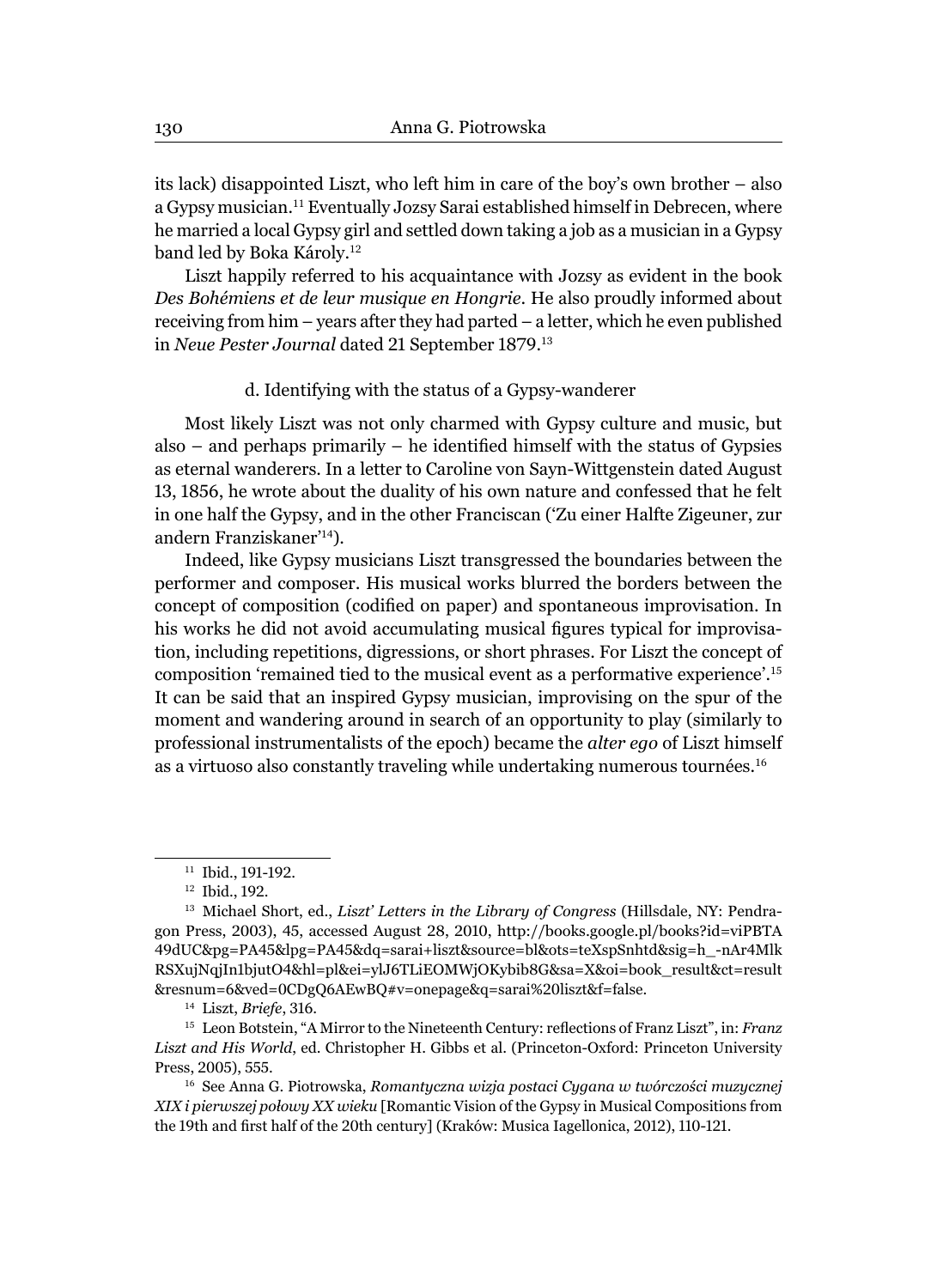### 2. Liszt's book *Des Bohémiens et de leur musique en Hongrie*

### a. Background of the work

When as a well recognized pianist Liszt paid a visit in his native country he 'became fascinated by the music of the Gypsies, itself a seminal childhood experience'.<sup>17</sup> He sensed that music played by Gypsies could have served as a source for creating Hungarian national idiom in music and as a consequence Liszt idealized an image of Hungarian 'Gypsyness'. However, the composer fell victim to the misunderstanding spread in the nineteenth century by word of mouth claiming that Hungarian musical traditions were synonymous with Gypsy ones. Hence in *Hungarian Rhapsodies* Liszt alluded to tunes which – at least in his opinion – were authentic Gypsy. According to the contemporary American musicologist Jonathan Bellman, *Hungarian Rhapsodies* generally refer to the tradition of imitating (in artistic music) sounds of Gypsy bands which was quite popular on Hungarian territories at that time. He suggested to call this style *hongrois*. .<sup>18</sup> Liszt used, among others, dance tunes coming mainly from *verbunkos* and *csardases*, as well as made use of songs included in various collections of printed music. Thus in his *Hungarian Rhapsodies* he referred also to some works by nineteenth-century Hungarian composers.

One of the features of *Rhapsodies* recognized as representative for style *hongrois* is the use of the scale c d e-flat f-sharp g a-flat b c' conceptualized by Liszt as so called Gypsy scale. In addition, Liszt imitated on the piano the sounds of such instruments as violins and dulcimer traditionally encountered in Gypsy bands playing on Hungarian territory. *Hungarian Rhapsodies* also allude to the virtuosity of Gypsy musicians, what is suggested even in commentaries directed to performers, for example in the form of such specifications as 'play in Gypsy style' (e.g. *Hungarian Rhapsody* No. 7).

At a level of macro-form *Hungarian Rhapsodies* reproduce a layout of *csardas*, based mainly on the contrast between basic musical elements (tempo, rhythmicity) and expression. The composer retained the original names of the dance parts, internally dividing *Hungarian Rhapsodies* into *lassan* and *frisska*.

Liszt intended to publish his *Hungarian Rhapsodies* along with a text (intended as short) explaining their origin. He sought the help to edit it and in 1847 he asked for assistance his friend and life partner Marie d'Agoult. However, already by 1854 the planned introduction – possibly a postscript – grew to the size of a book that eventually came out in print for the first time a few years later, i. e. in 1859 as an already mentioned book *Des Bohémiens et de leur musique en Hongrie*. It is often

<sup>17</sup> Klara Hamburger, "Program and Hungarian Idiom In the Sacred Music of Liszt", in: *New*  Light on Liszt and His Music, ed. Michael Saffle et al. (New York: Pendragon Press, 1997), 240.

<sup>&</sup>lt;sup>18</sup> Jonathan Bellman, *The Style hongrois in the Music of Western Europe* (Boston: Northeastern University Press, 1993), 196.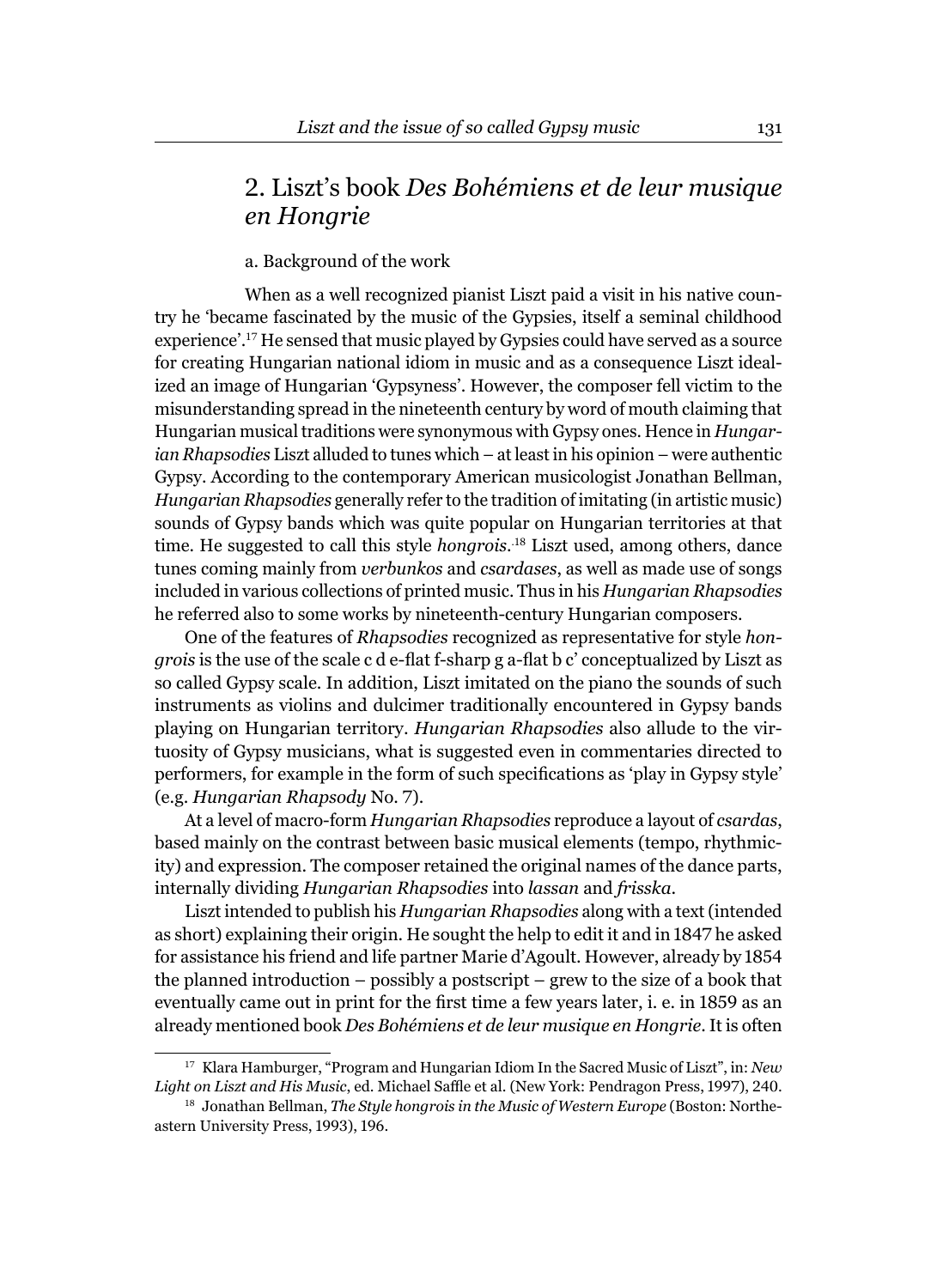claimed that Liszt's then-companion – princess Caroline von Sayn-Wittgenstein was responsible for the final stylistic shape of the book, although, the views expressed in the work belonged to the composer himself.<sup>19</sup>

### b. Sources of the so called Liszt's error

In the book Liszt acknowledged Hungarian Gypsies as taking care of Hungarian national music and believed Hungarian music was preserved by Hungarian Gypsy musicians. Although recognizing the important role of the Hungarian nobility concerned with propagation of Hungarian ideals, the composer strongly emphasized the Gypsy contribution. The controversial thesis forwarded in the book had, however, deep historical roots and the composer reverberated in fact opinions generally circulating that time. As one of the first collectors of Hungarian songs and the music scholar Mátray Gábor (1795 or 1797-1875) wrote in 1854 Hungarian people did not cultivate national music and allowed Gypsies to disseminate it.<sup>20</sup>

It needs to be stressed that Liszt's book as one of the first in European historiography discussed the issue of music performed by Gypsies in such a comprehensive way. The popularity of the book not only entailed from the fact that Liszt undertook that cutting-edge topic or from the author's fame, but was also the result of the above mentioned controversy and the interest it aroused on Hungarian territories when it first had appeared.

The immediate point of criticism was the straightforward identification of Hungarian music with Gypsy music. Already in the year of the publication of the book in Paris, the Hungarian press was swept by an avalanche of critical reviews. As one of the first to talk on the issue was Kálmán Simonffy – a composer of popular *magyar nóta*. In September 1859, having acquainted himself only with extracts from the book printed in *La France Musicale* he wrote an open letter to Liszt, overtly accusing him of misleading the readers.<sup>21</sup> In the following public debate, the book was discussed by luminaries of the cultural life in the mid-nineteenth century in Hungary, including Gusztáv Szénfy and István Fáy. To the most heavily attacking belonged August Ritter von Adelburg<sup>22</sup> and Samuel Brassai. The latter's work from 1860 *Magyar vagy cziganyeze?* not only pinpointed a lack of

<sup>19</sup> Anna G. Piotrowska, *Topos muzyki cygańskiej w kulturze europejskiej od końca XVIII do początku XX wieku* [Topos of Gypsy Music in European Culture from the end of 18th to the beginning of 20th century] (Kraków: Musica Iagellonica, 2011), 83-85.

<sup>20</sup> See: Gábor Mátray, "A magyar zene és a magyar cigányok zenéje" [Hungarian music and the music of Hungarian Gypsies], in: *Magyar- és Erdélyország képekben*, ed. Ferenc Kubinyi et al., vol. 4 (Pest: Emich Ny., 1854), 118-125.

<sup>21</sup> Alan Walker, *Franz Liszt*, vol. 2, 'The Weimar Years 1848-1861' (New York: Alfred A. Knopf, 1989), 385.

<sup>22</sup> August Ritter von Adelburg, *Entgegnung auf die von Dr. Franz Liszt in seinem Werke Des Bohémiens et de leur musique en Hongrie (Die Zigeuner und ihre Musik in Ungarn) aufgestellte Behauptung dass es bloß eine Musik der Zigeuner gibt* (Pest: Robert Lampel, 1859).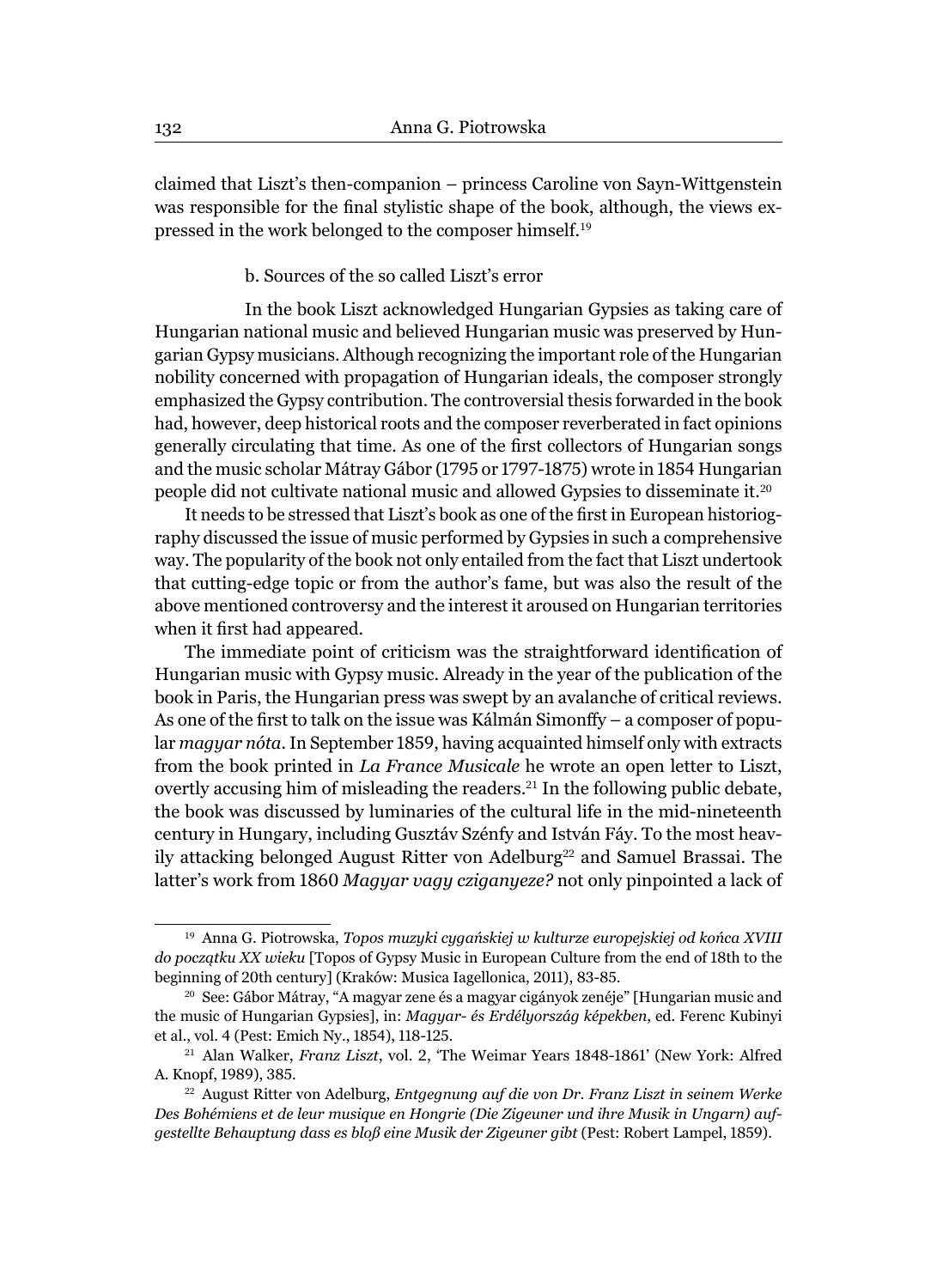elementary knowledge displayed in Liszt's book, but also provided readers with an outline of history of Gypsies in Hungary based on historical documents dating from the fifteenth century onwards. The author also analyzed the music played by Gypsy bands in Hungarian areas.<sup>23</sup> Brassai primarily accused Liszt of the lack of competence and scientific rigor, as well as an inaccessibly ornate style of speech. He even compared prosody of Liszt's book to 'stinky' Hungarian weeds used by fishermen to catch fish in order to make them first dizzy.<sup>24</sup> In his work Brassai summed up widely disseminated arguments against Liszt's work, expressing the opinion of many Hungarians who could not accept the claim forwarded by their famous compatriot. However, the situation seemed delicate given the international status and prestige of Liszt: on the one hand it was clear Hungarians needed him as an ambassador of their music in Europe, on the other hand, though, they did not welcome such a promotion of their music as offered by Liszt. Nevertheless, the impact of Liszt's book became a fact. In the European literature of the second half of the nineteenth century any references to music performed by Gypsies were usually combined with the name of Liszt and mention of his book. But – although there is no doubt that Liszt was appreciated as a musician and most authors remained impressed by his accomplishments as a composer and virtuoso, and even as a music promoter – at the same time they were acutely aware of Liszt's controversial views on Gypsy music presented in the book *Des Bohémiens et de leur musique en Hongrie*. For example English Carl Engel wrote that 'the style of this book is rather bombastic, and the author state but few instructive facts, although he displays much sentiment respecting the music of the Gypsies'.<sup>25</sup>

### c. Liszt's cosmopolitanism

The mid-nineteenth century atmosphere saturated with national liberation slogans influenced also the roots of so-called Liszt's error resulting from his desire to create a Hungarian national epic. One of composer's inspirations was the concept of ossianism. Already in 1846 Liszt described Hungarian tunes as 'half Ossian' and 'half Gypsy'.26 According to the contemporary German musicologist Detlef Altenburg while creating the fundaments of the Hungarian national music Liszt based on the following six principles<sup>27</sup>:

<sup>23</sup> Sámuel Brassai, *Magyar vagy czigány zene. Elmefuttatás Liszt Ferencz: Czigányokról irt könyvére* [Short essay about Ferenc Liszt's book "On the Gypsies"] (Kolózsvár /Cluj/: *Az Ev. Reform. Főtanoda* Könyvnyomdája, 1860).

<sup>24</sup> Ibid., 12.

<sup>25</sup> Carl Engel, "The Literature of National Music. Treatises (continued)", *The Musical Times and Singing Class Circular* 20 (1879/432), 72.

<sup>&</sup>lt;sup>26</sup> Emile Haraszti, "Franz Liszt–Author despite Himself: The History of a Mystification", *The Musical Quarterly* 33 (1947), 511.

<sup>27</sup> Detlef Altenburg, "Liszts Idee eines ungarischen Nationalepos in Tönen", *Studia Musicologica Academiae Scientarum Hungaricae* 28 (1986), 219.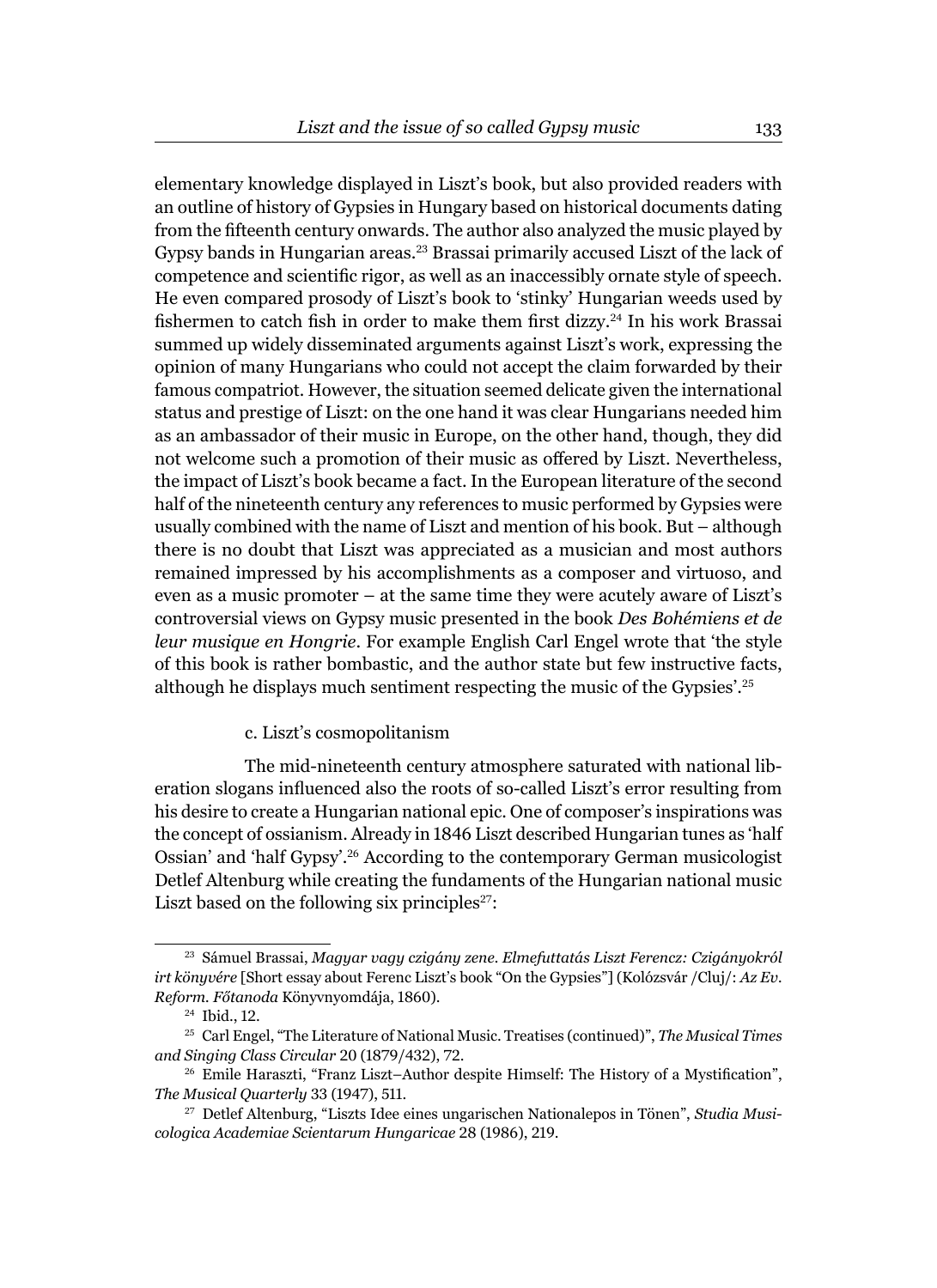1. every nation is entitled to create its own ideal of poetry reflecting its unique history;

2. the music of Hungarian Gypsies offers the potential for Hungarian national epic;

3. Hungarian Gypsies are Hungarian bards;

4. music played by Gypsies in Hungary equals Hungarian folk music;

5. music performed by Gypsies is characterized by distinctive, unique features;

6. national epic expressed via music strongly affects listeners thus stimulates the crystallization of national ideals and encourages to undertake certain action.

Under these assumptions Liszt established his positive interpretation of Gypsy music, i.e. not only did he claim its existence (and this fact was frequently questioned since Gypsies sometimes were regarded as merely Hungarian musicians), but he also opted for its authenticity. Above all Liszt attributed it an illustrious role in the creation of Hungarian national music considering Gypsy music as a primary source for Hungarian national music. As a composer he followed that route by incorporating into his works (described as 'Hungarian') tunes he believed to be of Gypsy origin.

Liszt's interest in creating Hungarian national idiom in music was dictated not only by his Hungarian sentiments, but also by the situation of the nineteenthcentury musical Europe. By incorporating folk elements in his own compositions Liszt could count on positive response among visitors of Parisian salons seeking refreshing musical news, especially from distant European countries. It can be claimed that before Liszt already his friend Frédéric Chopin realized this need very well. Apart from the multifaceted causes that made the latter reach for the treasury of Polish folk music, there is no doubt that musical *Polishness* in the shape proposed by Chopin became a sought after quality for western listeners. The myth of authenticity associated with Chopin's mazurkas, polonaises, etc., helped to build up the image of Chopin as a Polish national bard and surrounded his work with romantic aura.<sup>28</sup>

As an eulogist of Chopin's talent, but also his immediate rival Liszt – a gifted pianist and a composer of numerous piano pieces – also reached out to the source offered to him by his own homeland. Being a child of his epoch<sup>29</sup> he fully comprehended the expectations bestowed upon him. Musical attractiveness of his own native country provided Liszt with various 'ready to use' musical patterns. Some modern musicologists (including James Parakilas, Richard Taruskin) regard this

<sup>28</sup> See: Anna G. Piotrowska, "Fryderyk Chopin jako kompozytor narodowy – interpretacje i reinterpretacje" [Frederic Chopin as a national composer – interpretations and re-interpretations], in: *Chopin w polskiej szkole i kulturze*, ed. Zofia Budrewicz et al. (Kraków: Wydawnictwo Naukowe Uniwersytetu Pedagogicznego, 2011), 39.

<sup>29</sup> Carl Dahlhaus, *Between Romanticism and Modernism. Four Studies in the Music of the Later Nineteenth Century* (Berkeley: University of California Press, 1985), 83.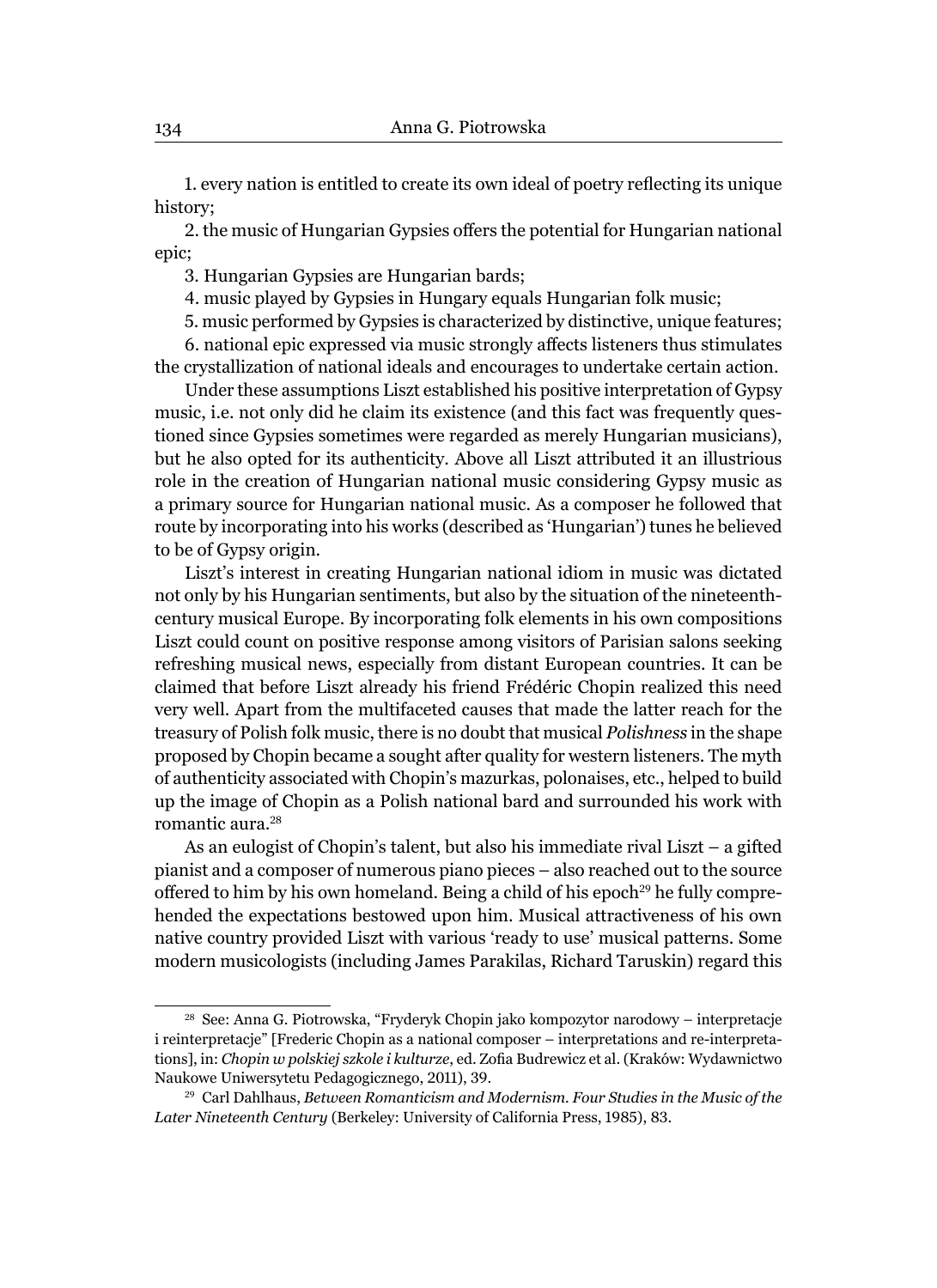type of nationalistic sentiments as a specific manifestation of (self-) promotion and categorize it as a 'touristic' type of nationality in music.<sup>30</sup>

However, Liszt was perceived as a propagator of *Hungarianism* by his compatriots. As an honored and successful artist travelling throughout Europe, he seemed to be an excellent candidate to serve as an ambassador for Hungarians fight for the political recognition within Habsburg empire. Before Liszt no other Hungarian composer managed to establish such a high European status or to enjoy such a reputation and fame. Liszt's potential to promote Hungarian culture and music was then soon acknowledged. Numerous gestures towards Liszt testify his unique role for Hungarians and his recognition by them: in January 1840 in Pest the composer was handed over a national symbol – a sword: apparently he treasured it as one of his most precious souvenirs which he (with other trinkets of sentimental value) left to the love of his life, the duchess Caroline von Sayn-Wittgenstein.

The position of Liszt as a national composer needs to be, however, commented in the light of his unmistakably cosmopolitan carrier as a piano virtuoso. Born in 1811 in Hungarian Doborján<sup>31</sup> already at the age of eleven he left his native country. However, both in private and public statements Liszt always expressed his attachment to Hungary, writing, among others about 'the feeling of devotion which I have particularly nurtured towards my native land'.32 Two years after the visit to Hungary in 1839, Liszt admitted that 'only my fatherland has my profoundest gratitude, not only as an artist […] but as a man'.<sup>33</sup>

Furthermore, his attitude to Hungary did not change over the decades to come: in the early 1870's the composer reiterated that 'I remain from birth to death Hungarian in heart and mind, and accordingly wish to further the development of Hungarian music'.34 However, it was often reminded that he did not have sufficient command of Hungarian: his desperate attempts to master the language were always halted by problems with pronouncing certain words (for example 'Gyöngye' meaning 'pearl'). Most likely, however, Liszt could understand Hungarian, since it was the language his servant Miska Sipka used while dealing with other Hungarians.35 Nevertheless, the composer stayed truthful to German and French not only for communication purposes but also reading extensively in these languages.

Liszt's general education – quite circumstantial and probably rather neglected – was, in principle, supervised by Marie d'Agoult, who 'molded, like a sculptress,

<sup>30</sup> Richard Taruskin, "Nationalism", in: *The New Grove Dictionary of Music and Musicians*, vol. 17, ed. Stanley Sadie (London: Macmillan, 2001), 699; John Parakilas, *Ballada Without Words: Chopin and the Tradition of the Instrumental Ballade* (Portland: Amadeus Press, 1992).

<sup>31</sup> Nowadays Raiding in Oberpullendorf district in Austria.

<sup>32</sup> See Alan Walker, *Franz Liszt*, 386.

<sup>33</sup> See Haraszti, "Franz Liszt-Author despite Himself", 504.

<sup>34</sup> See Legány, *Ferenc Liszt and His Country*, 164.

<sup>&</sup>lt;sup>35</sup> Ibid., 163-164.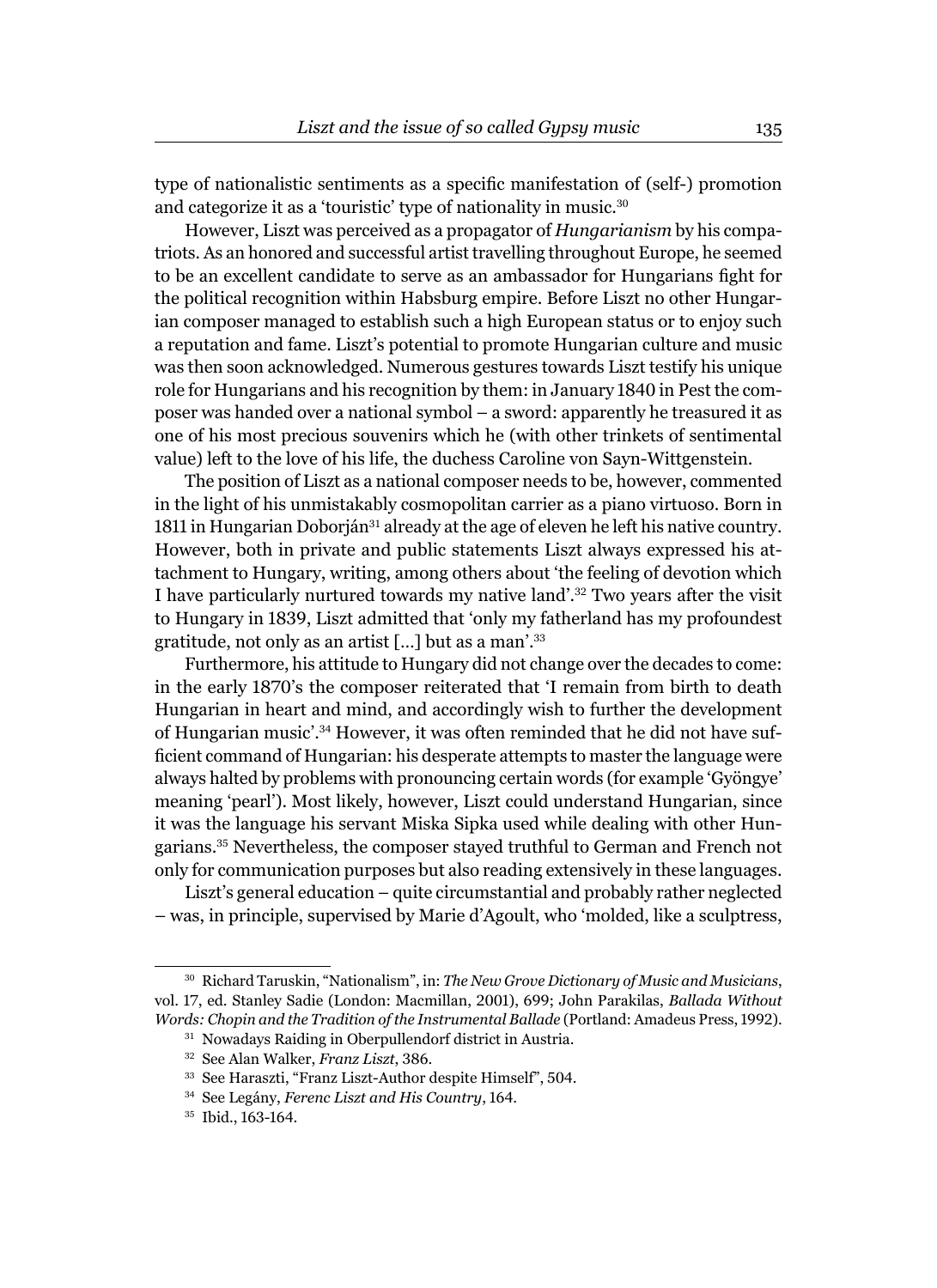the soul and mind of her young lover'.<sup>36</sup> The composer's further intellectual development took place under the influence of Caroline von Sayn-Wittgenstein. Liszt's lack of understanding of Hungarian culture manifested sometimes also in the sphere of music: for example once he included in the programme of his concert improvisation on a Czech tune convinced that it was a Hungarian one.37 Hence one might ask if Liszt – as a cosmopolitan – had a moral right to create what he called Hungarian national music and to decide about the definition of Hungarian and Gypsy music? Barbara Skarga writes that cosmopolitanism and nationalism do not have to be mutually exclusive, not being an alternative for each other at the same time.38 It seems to me that especially in Liszt's case cosmopolitanism can be characterized as an attitude in which 'what is strange, other is as much of interest [...] as something own, simply because the mankind is ranked higher than the nation'.<sup>39</sup>

## 3. Reception of Liszt's views on so called Gypsy music

### a. Bartók's interpretation of Liszt's ideas

Liszt's controversial thesis presented in his book posed considerable difficulties for future generations of academics. Especially Hungarian researchers found themselves in a hard situation since – as József Ujfalussy suggests – at the beginning of the twentieth century the situation of Hungarian music, despite the passage of several decades after Liszt's death, remained *de facto* unchanged.40 In these circumstances Béla Bartók tried to challenge the legend of the great Hungarian romantic composer. Bartók quickly realized the importance of his predecessor in promoting Hungarian music throughout Europe. He wrote that 'Liszt as composer had more international than national character'.41 Above all, Liszt was the precursor of musicological literature on music making labelled as Gypsy music and Bartók – as an avid ethnomusicologist – also undertook the study of this type of music.

Already in 1911 Bartók wrote about the so called Liszt's error, returning to this issue several times later in his writings. Bartók's aim was an ultimate explanation

<sup>36</sup> Haraszti, "Franz Liszt-Author despite Himself", 500.

<sup>37</sup> Szenic, *Franciszek Liszt*, 135.

<sup>38</sup> Barbara Skarga, "Czy pozytywizm jest kierunkiem antynarodowym?" [Is Positivism a National Current?], in: *Swojskość i cudzoziemszczyzna w dziejach kultury polskiej*, ed. Zofia Stefanowska (Warszawa: Państwowe Wydawnictwo Naukowe, 1973), 303.

<sup>39</sup> Ibid., 278.

<sup>40</sup> József Ujfalussy, *Bela Bartók* (Budapest: Corvina, 1971), 58.

<sup>41</sup> Béla Bartók, "On Modern Music in Hungary" (1921), in: *Béla Bartók's Essays*, ed. Benjamin Suchoff (Lincoln-London: University of Nebraska Press, 1992), 474.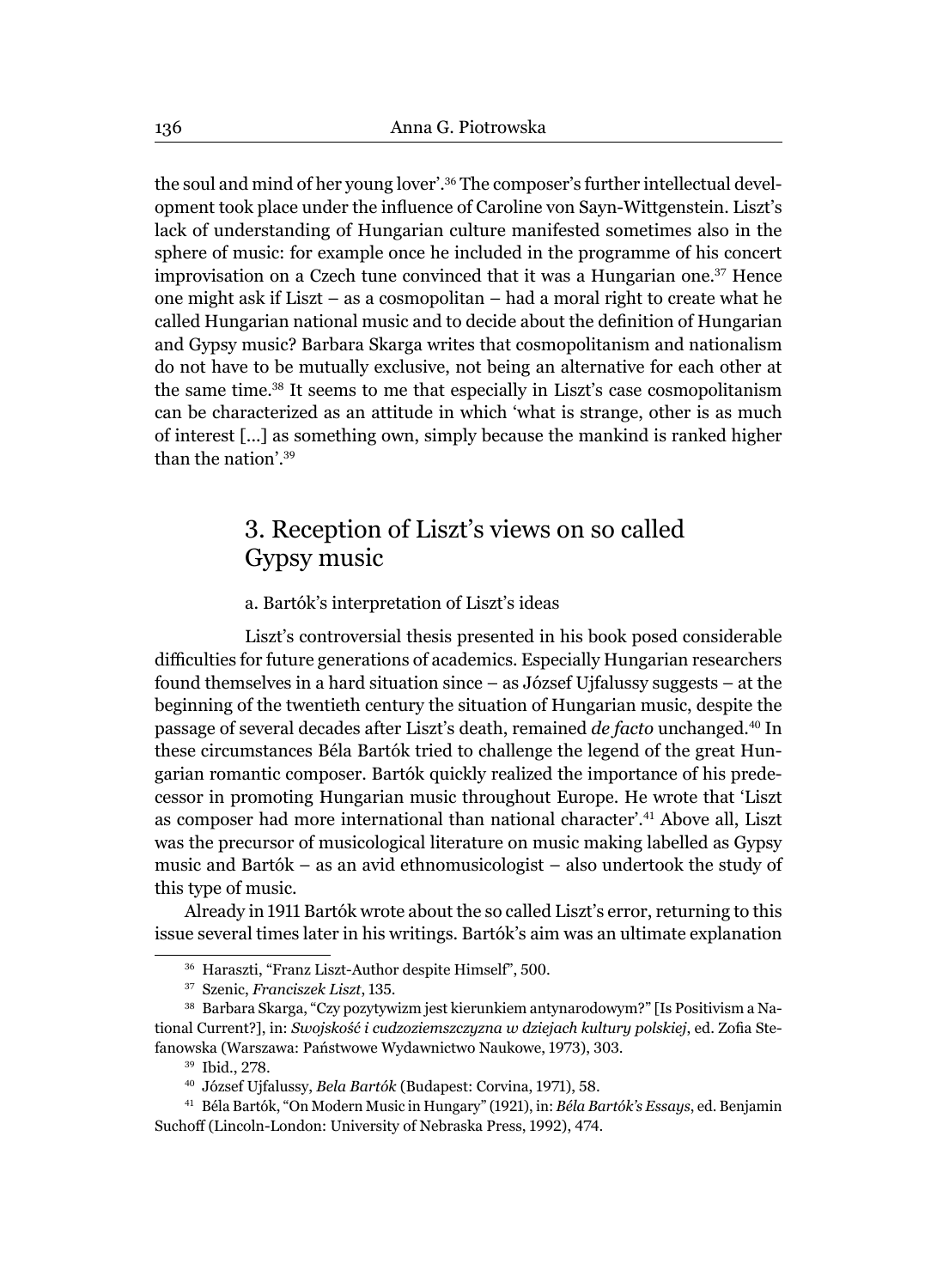of reasons that triggered off the colossal misunderstanding whose victim Liszt fell. According to Bartók his great predecessor was not fully aware of the linguistic conventionality of assigning Hungarian Gypsies the authorship of the repertoire performed by them. Bartók explained that Liszt 'in his work *Des Bohémiens* is perhaps even more extraordinary: he believes that the melodies played by the Gypsies and used in his compositions are the creations of the Gypsies themselves. According to Liszt, the melodies of the Hungarian peasants have no musical value whatsoever. It is absolutely evident that he was not acquainted with any of the or, at least, with very few, since he never thought to collect them systematically'.<sup>42</sup>

The so called Liszt's error became the subject of a talk given by Bartók in February 1936 on the occasion of the 50<sup>th</sup> anniversary of Liszt's death celebrated at the Hungarian Academy. There Bartók focused on four questions, namely:<sup>43</sup>

1. 'How much do the present generation understand Liszt's works?'

2. 'What influence did Liszt's music have on the general development of the art music?'

3. 'Liszt's famous book on Gypsy music'

4. 'With what justification do we regard Liszt as a Hungarian?'

Bartók had no illusions as to the nature of the error by Liszt and in the 1936 speech he highlighted the causes leading to Liszt's confusion of notions, believing that the romantic composer basically duplicated the already popular and vastly circulating ideas. Bartók also drew attention to the linguistic trap that – unfamiliar with Hungarian language – Liszt fell prey to: the term 'Gypsy music' meant in the nineteenth century Hungary the music performed by Gypsy bands. Thus the imprecise use of the expression 'Gypsy music' could result in terminological misinterpretation. Bartók pointed out, however, honorable objectives Liszt was pursuing. Even the very act of publishing the book *Des Bohémiens et de leur musique en Hongrie* Bartók considered as an act of courage, especially in the light of Liszt's – contrary to general beliefs – thesis proposed there.

Despite some critical remarks the 1936 speech bears clear traces of Bartók's sympathy to Liszt, and his great admiration for the composer's personality and musical talent. In his later *Harvard Lectures* Bartók also stated that 'Liszt appeared, discovered what he called and believed to be Gypsy music, which was however Hungarian urban music propagated by Gypsy bands'.<sup>44</sup>

Emile Haraszti – another Hungarian scholar of music working mostly in France in the first half of the  $20<sup>th</sup>$  century – also discussed the relationship between Hungarian and Gypsy music (e.g. during the first Congress of the International Society for Musical Research in 1930). Again he emphasized the role of Liszt – much as controversial as influential.

<sup>42</sup> Béla Bartók, "Hungarian Folk Music" (1921), in: *Béla Bartók's Essays*, 69.

<sup>43</sup> Béla Bartók, "Liszt Problems" (1936) in: *Béla Bartók's Essays*, 501-510.

<sup>44</sup> Béla Bartók, "Harvard Lectures" (1943), in: *Béla Bartók's Essays*, 361.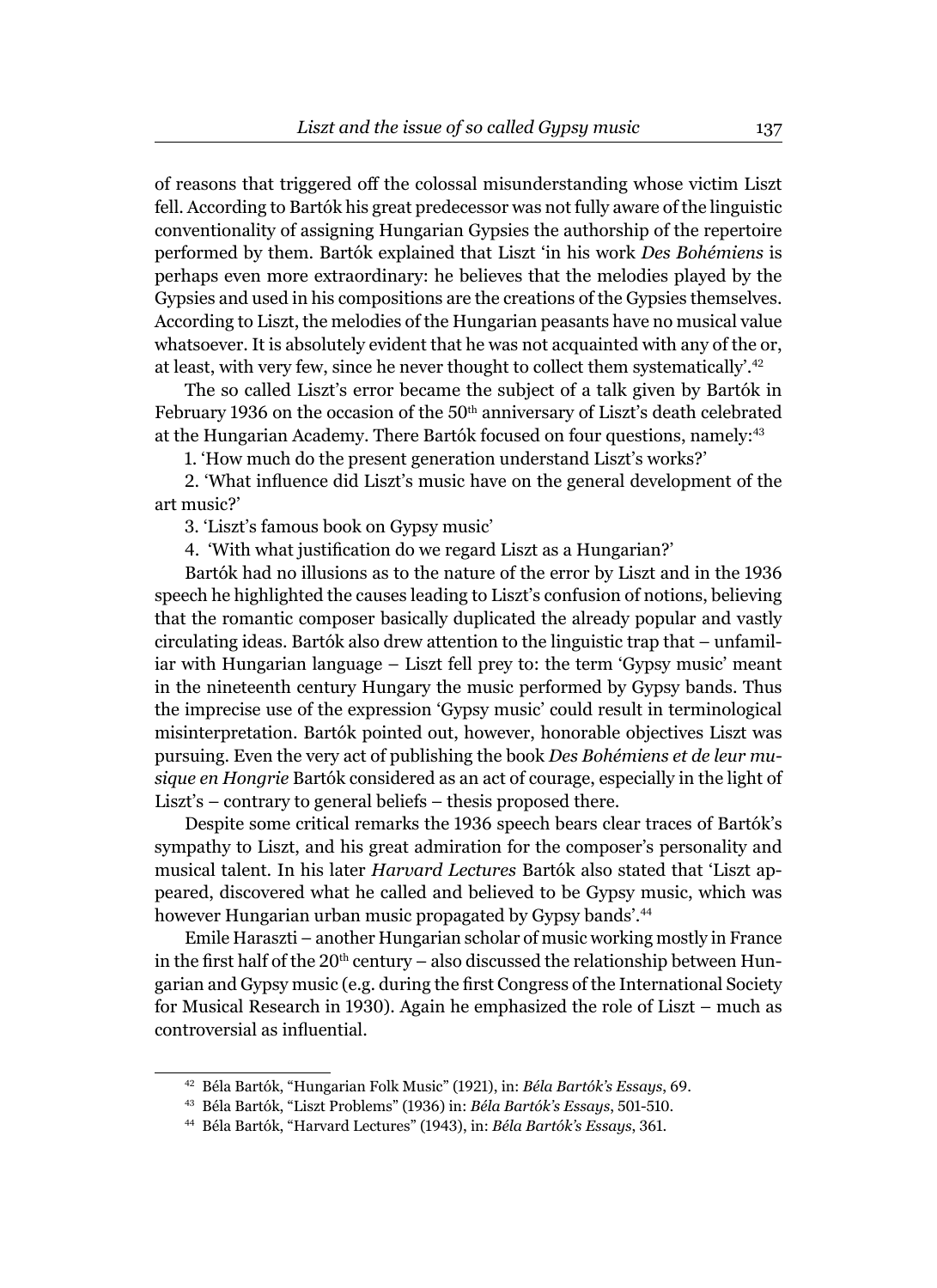At the beginning of the twentieth century, Liszt's attitude was criticized not only by Hungarians. In Poland Karol Szymanowski drew attention in 1925 to the exotic factor he found in Liszt's works. He wrote that, 'Fr. Liszt was in my opining typical 'exotic', who – despite being Hungarian, drew from Hungarian folk music (or rather Gypsy!) rhythms and melodies to be used in his famous Rhapsodies with such a same dazzling talent, skills and ... indifference as if he was drawing from the rich treasury of music from the East, for example, had he known this music better'.<sup>45</sup>

Nonetheless, Liszt as an academic authority was called upon in various publications. For example an American Albert Thomas Sinclair wrote in 1907 an article about so called Gypsy music where he completely relied on Liszt and even proclaimed that 'All Hungarian musicians are Gypsies. All Hungarian music is simply Gypsy music. Liszt states this, and it is true'.46 Sinclair believed that Liszt studied, understood and described Gypsy music as only a great musician can.<sup>47</sup>

Liszt's views were disseminated due to the translation of his work into foreign languages. For example already in 1861 Hungarian translation by József Szekely appeared, and the same year Liszt's personal secretary, composer Peter Cornelius prepared an abridged German edition which was published in Pest and Leipzig<sup>48</sup>. In the late nineteenth century another German translation was undertaken by Lina Ramann<sup>49</sup> and in the early twentieth century an English version was issued.<sup>50</sup> In 2006 Italian translation was published. Liszt's book has not as yet been translated into Polish language, contrary to other work by Liszt, namely that on Chopin, which appeared in Poland several times.<sup>51</sup>

> b. Repercussions of Liszt's concept in the second half of the twentieth century and early twenty first century

A lot of controversies aroused around the so called Liszt's error also throughout the twentieth century. Hungarian researchers continued Bartók's ef-

<sup>45</sup> Karol Szymanowski, "Zagadnienie 'ludowości' w stosunku do muzyki współczesnej (Na marginesie artykułu Beli Bartoka u źródeł muzyki ludowej)" [The Issue of 'Folk' in the Relation to Modern Music (On the Margins of Bartók's article)], *Muzyka* 10 (1925), 8-13.

<sup>46</sup> Albert Thomas Sinclair, "Gypsy and Oriental Music", *The Journal of American Folklore*, 20 (1907/ 76), 16.

<sup>47</sup> Ibid., 24.

<sup>48</sup> Franz Liszt, *Die Zigeuner und ihre Musik in Ungarn*, transl. Peter Cornelius (Pesth- -Leipzig: Heckenast, 1861).

<sup>49</sup> Franz Liszt, *Die Zigeuner und Ihre Musik in Ungarn*, transl. Lina Ramann (Leipzig: Breitkopf & Härtel, 1883).

<sup>50</sup> Franz Liszt, *The Gypsy in Music*, transl. Edwin Evans (London: William Reeves, 1926).

<sup>51</sup> See: Franz Liszt, *Fryderyk Szopen*, transl. Felicjan Faleński (Warszawa: Gebethner i Wollf, 1873); idem, *Chopin*, transl. Maria Pomian (Lwów: H. Altenberg, 1924) and idem, *Fryderyk Chopin*, transl. Maria Traczewska (Kraków: Polskie Wydawnictwo Muzyczne, 1960 – new editions in 2010, 2011).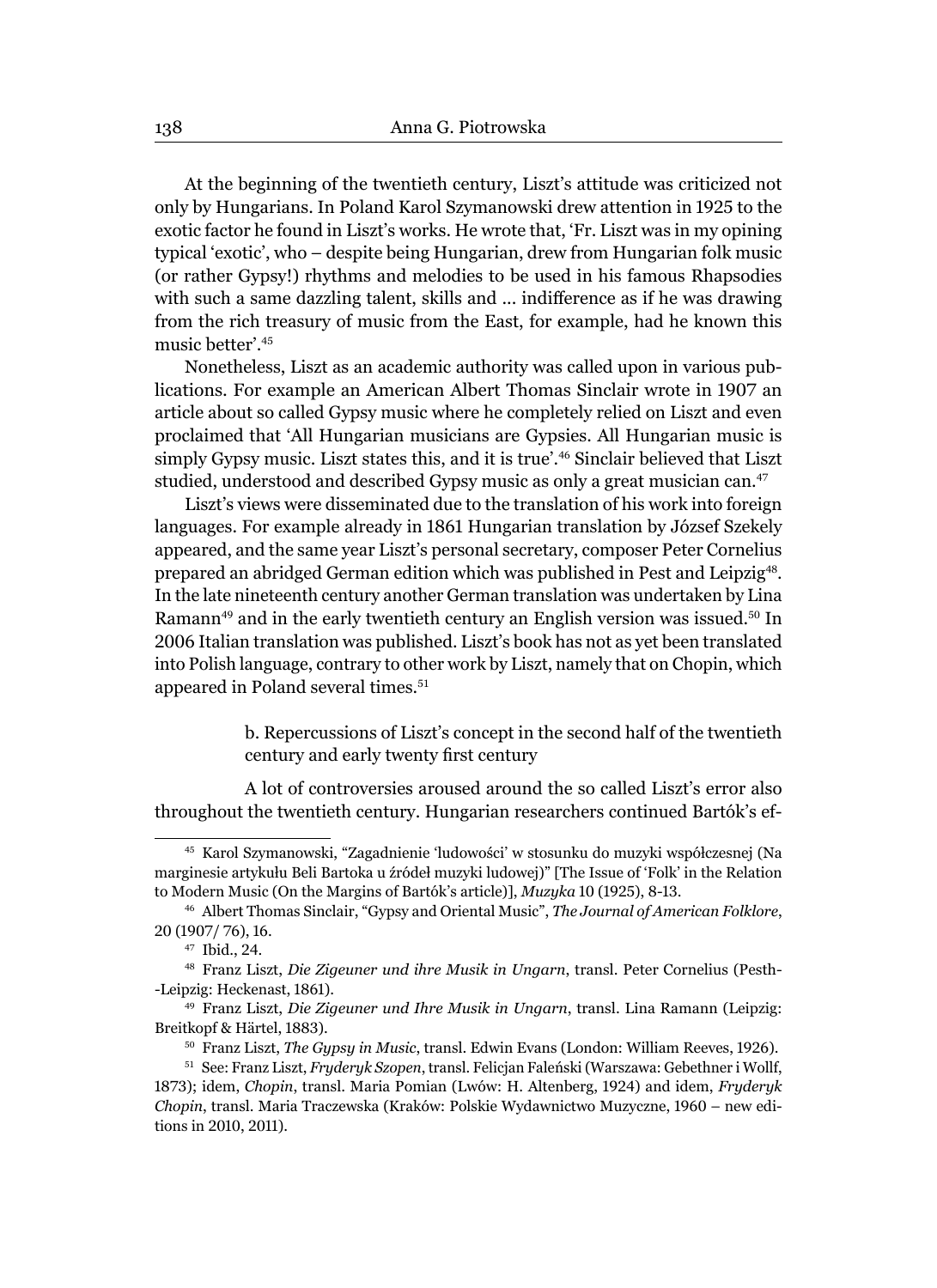forts aimed at clarifying the state of affairs trying to shed more light on the origins of the confusing attribution of Hungarian music to Gypsies. At the same time, however, for other researchers the views expressed by Liszt still provided a starting point for their own observations.

Among numerous Hungarian ethnomusicologists dealing with music by Gypsies (Roma) one of the most influential became Balint Sárosi. He was not only the author of many books and contributions devoted to the music performed by Gypsies in Hungary (most notably *Cigányzene* of 197152 translated into English by Fred MacNicol and published in 1978<sup>53</sup>), but also a reviewer of works on the issue of so called Gypsy music. Sárosi never avoided confrontation with the concept by Liszt trying to explain the controversy accumulated around it by recalling the meanders of identifying Hungarian folk songs, popular song, *verbunkos*, etc. with Gypsy repertoire as well as by tracing the fate of Gypsy musicians on Hungarian territory. The next generation of Hungarian ethnomusicologists (among others Katalin Kovalcsik and Iren Katalin Kertész Wilkinson) followed in his footsteps aware of the ambiguity of the semantic notion of 'Gypsy music' as popularized in the nineteenth century.

And yet, Liszt's ideas on music played by Gypsies in Hungary still can be considered very much alive. In 1994 in a journal dedicated to studying Roma culture *Études Tsiganes* Alain Antonietto published an article entitled 'Histoire de la musique tsigane instrumentale d'Europe centrale', in which he approximated the history of Gypsy music in Hungary.<sup>54</sup> In 1996, also in French, Patrick Williams published *Les Tsiganes de Hongrie et leur musique* dealing with Hungarian Gypsy music.55 Having spent some time in Hungary, the author, ventured writing a book modeled on Liszt's one: this influence is even strikingly visible in the title of Williams' book. What's more, Liszt's book served as a source of factual knowledge (confirmed by numerous citations) and, consequently, Williams repeated in his work the same statements, simplifications or even mistakes as Liszt. Also Hungarian composer's aesthetic views seem close to Williams. The central point of his book is the question about the relationship between Hungarian national music and so called Gypsy music. He wrote, among others, about Gypsy virtuoso as an embodiment of 'political ideal of Hungaresness'.56 Williams claimed that the Hungarian Gypsies 'occupied a special place in Hungary as interpreters of a national music'.<sup>57</sup>

<sup>52</sup> Bálint Sárosi, *Cigányzene* (Budapest: Gondalot, 1971).

<sup>53</sup> Bálint Sárosi, *Gypsy Music*, transl. Fred Macnicol (Budapest: Corvina, 1978).

<sup>54</sup> Alain Antonietto, "Histoire de la musique tsigane instrumentale d'Europe centrale", *Études tsiganes* 3 (1994), 104-133.

<sup>55</sup> Patrick Williams, *Les Tsiganes de Hongrie et leurs musiques* (Paris: Cité de la Musique, 1996).

<sup>56</sup> Ibid., 33 ("Le virtuose tsigane incarne l'idéal politique hongrois").

<sup>57</sup> Ibid., 52 ("Rumungre occupèrent en Hongrie la place particulière d'interprètes de la musique nationale").